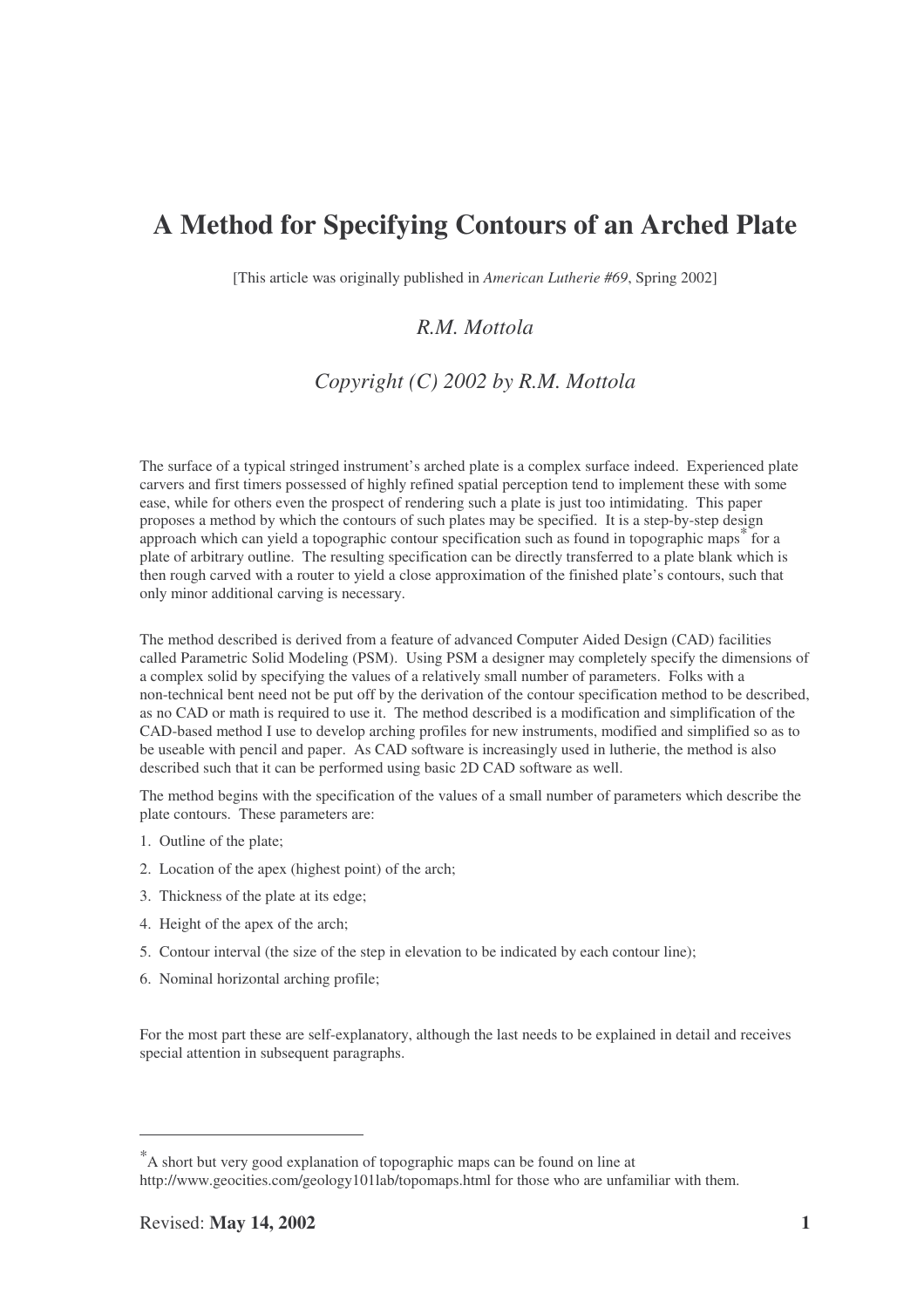Step one is to make a full size drawing of the top view outline of the plate. The example outline I will be using for demonstration purposes is shown in **figure 1**. A vertical center line should be included in the outline drawing. A point indicating the location of the apex of the arch should also be added.

The next step is to specify values for the simple parameters of the arched plate to be created. Values are specified for the thickness of the plate at the edge, the height of the plate at the apex of the arch, and the contour interval. Note that all thickness and height values in this paper are expressed in inches and decimal fractions as measured from the bottom surface of the plate where it will eventually contact the ribs of the instrument. In the example I am using values of 0.25" for the edge thickness and 1.0" for the height of the plate at the apex of the arch. These are typical values for arched top guitars.



The contour interval used in the example is 0.125", which represents a reasonable compromise. With a larger interval there would be fewer contour lines so the process of deriving the specification would be quicker, however the finished specification would only roughly resemble the ultimate shape of the plate. On the other hand a smaller contour interval would result in more contour lines and more time taken in the production of the specification, which would more closely approximate the shape of the finished plate. Were the derivation of the specification to be performed by fast and tireless computers and the carving of the plate blank to be done by highly accurate Computerized Numerical Control (CNC) machinery, it would make sense to make the contour interval as small as possible (in fact, this is just how tool path specifications for the automated machining of parts are derived). But since the method described uses pencil and paper to derive the specification some compromise must be made here.

The nominal horizontal arching profile must be specified next. Imagine that you had a plate that had been carved, smoothed and sanded on the outside surface only. Imagine again that a pie-shaped section was cut out of the plate and the plate was turned so as to be viewed on edge, looking straight at one of the cut faces. The top line of that cut face is the horizontal arching profile of that plate, as shown in **figure 2**. To specify a horizontal arching profile simply draw a line representing how the curve of the arch should proceed from the height of the edge of the plate to the height of the apex of the arch. The literature contains observations from luthiers concerning the qualities imparted to the sound of an instrument by various arching profiles. Beginners may want to use a simple spline curve drawn against a piece of veneer bent across two pins representing the positions of the height of the edge of the plate and the height of the apex of the arch.

In the next step preliminary contour lines are drawn. The contour lines drawn here will have the same shape as that of the plate outline, only they'll be smaller. This is not the ultimate shape for the contour lines, however. In the step following this one these lines will be modified to their final shapes.

The preliminary contour lines are drawn by reducing the size of the plate outline by some scale factors derived from the contour interval and the nominal horizontal aching profile. The scale factors for the example are:

0.8933 (89%) 0.7816 (78%) 0.6640 (66%)

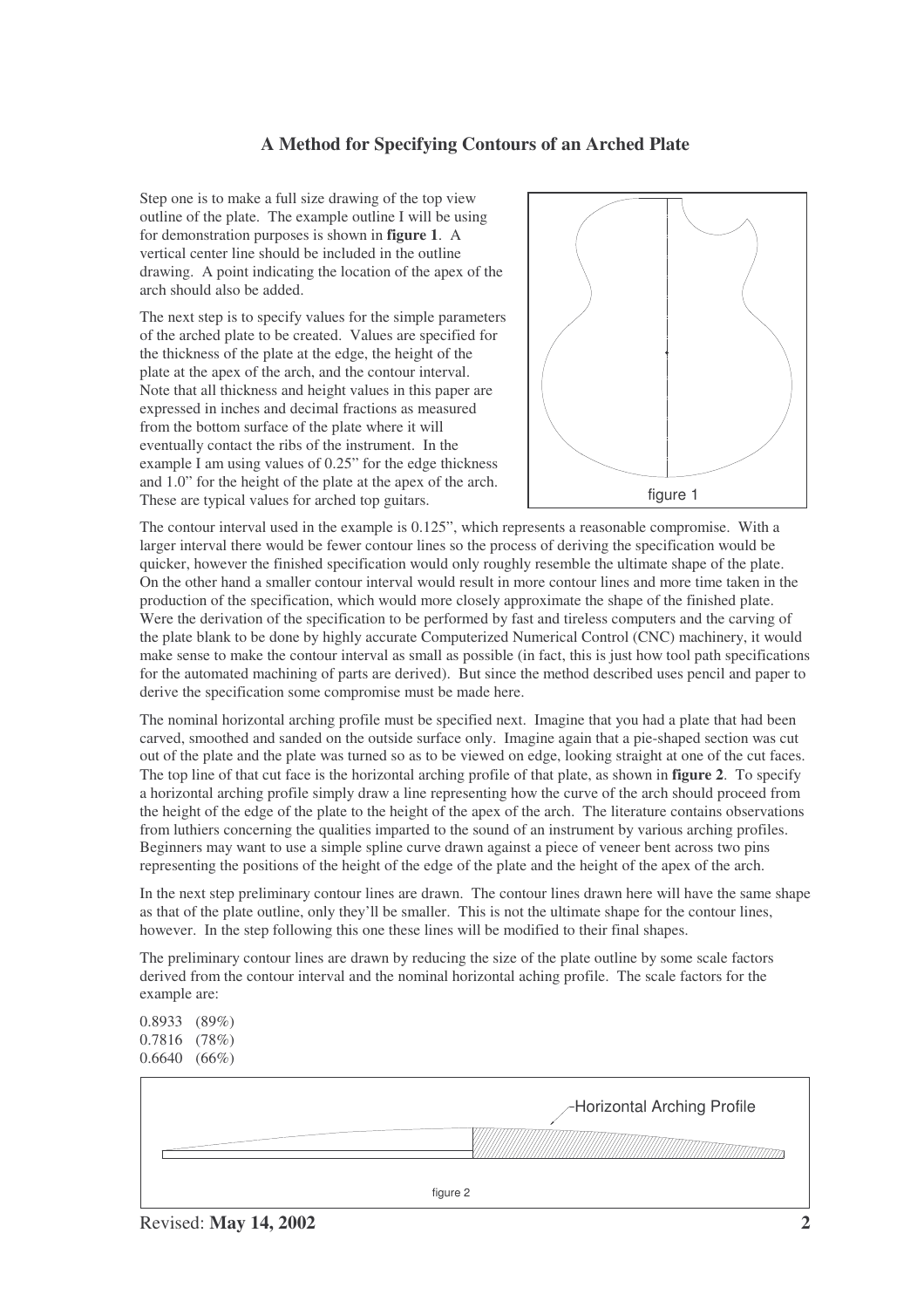

<sup>0.5346</sup> (54%) 0.3735 (37%)

and their derivation is shown in **figure 3**. This figure shows the nominal horizontal arching profile drawn from the height of the edge of the plate to the height of the apex of the arch. You can see the apex of the arch is 1.0" high from the bottom of the plate, and that the thickness of the edge is 0.25". Horizontal elevation lines are ruled every 0.125", which is the contour interval used in the example. The distances from the center of the arch to the points at which the profile of the arch intersects each elevation line are included on the bottom of the figure. Each of these distances is divided by the distance from the center of the arch to the edge to yield a scale factor value, shown at the top of the figure. These scale factor values are used to scale the outline to derive the preliminary contour lines.

Since the example specification will contain five contour lines in addition to the outline, five copies of the plate outline are made, each reduced in size by one of the scale factors. The easy way to get scaled down outlines is to take the outline drawing to a copy shop that can handle large originals and to have scaled down copies made, one copy for each contour line needed. As indicated, the scale factors for the contour lines of the example are 0.8933, 0.7816, 0.6640, 0.5346, and 0.3735. Reducing copies of the outline by each of these scale factors (i.e., making copies at 89%, 78%, 66%, 54%, and 37%) will yield the required preliminary contour lines. If the copies are pinned together at the apex point and traced, the resulting drawing should look a lot like **figure 4**.

Reduced copies of the outline can also be made using a pantograph drawing device. CAD users can simply use whatever facilities your CAD package provides for scaling objects.

The next step is smoothing the peaks and valleys of the preliminary contour lines to yield the final contour lines. The drawing at this point is not quite representative of how the final arching contours will look. If you skip ahead to **figure 13** (which shows the final contour lines) and compare it to **figure 4** (which shows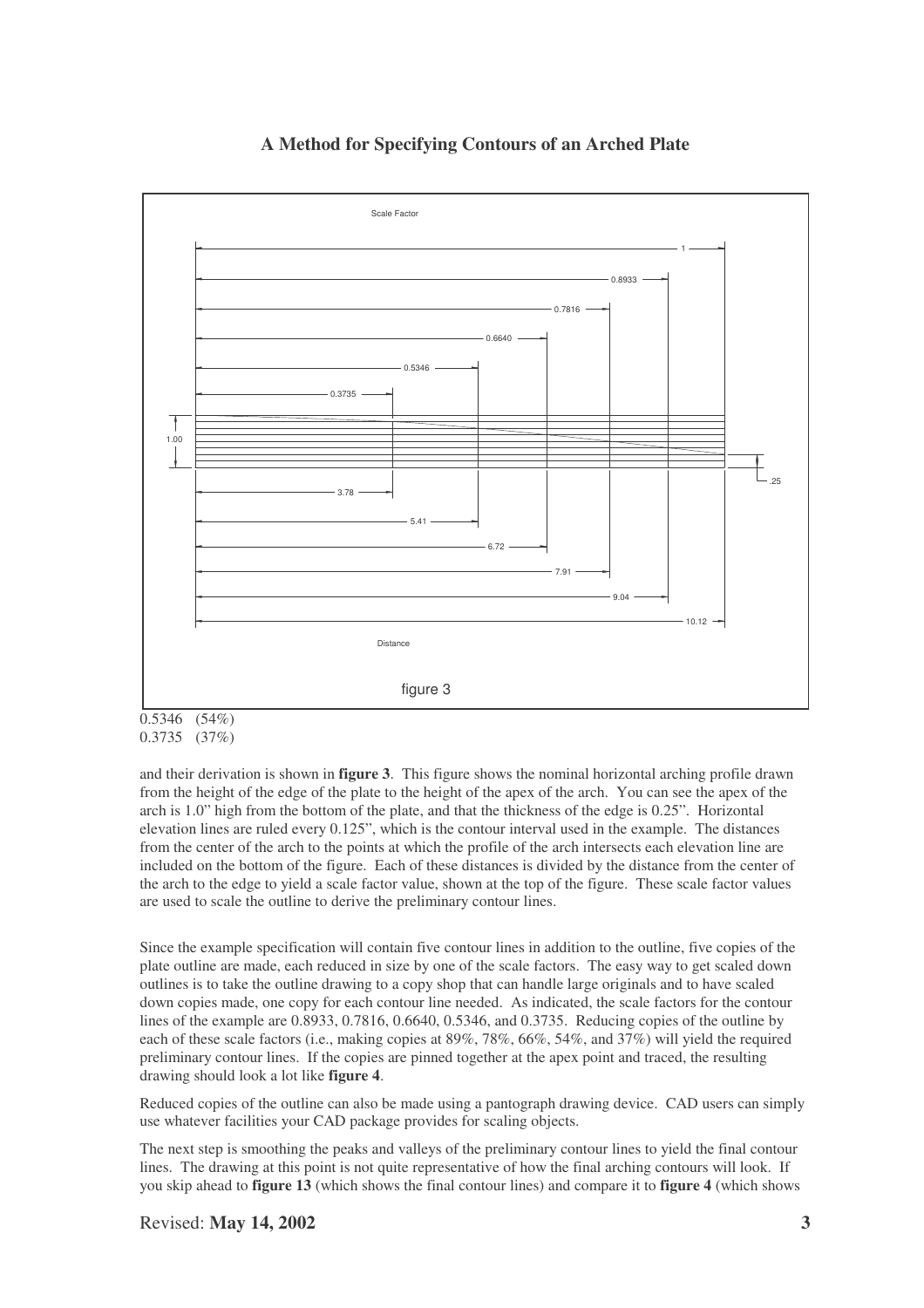the preliminary contour lines) it can be seen that the final contour lines are not merely reduced copies of the outline, but that they get more and more smooth the closer they get to the center. The concave hollows of the waist and the cutaway get less pronounced the closer they get to the center, with the innermost contour line showing no sign of any indentation at the waist at all. Likewise the points of the cutaway get progressively more rounded the closer they get to the center. If the example had a more rounded cutaway, the peak of that cutaway would get progressively rounder as it approached the center of the plate as well.

The valleys (that is, the concave segments at the waist and cutaway) will be smoothed first. Of these the cutaway will be done first since this is the easiest to do. The outermost contour line will be smoothed, and then the rest of the contour lines will be processed in order.

First, a temporary straight line is drawn which spans the concavity of the cutaway on the outermost contour line completely. Next another temporary line is drawn perpendicular to the one just drawn, from the center of that line to the concavity. This line is measured and divided into as many parts as there are contour lines. In the example the line is divided into five parts as shown in **figure 5**. Now, the concavity is redrawn so the redrawn line goes through the point on the perpendicular line that is 4/5ths from the spanning line, as shown in **figure 6**. It is a simple matter to redraw this section of the contour line in the cutaway, as the shape is a circular arc and thus can be drawn using a compass. Actually, there is no need to get too precise when redrawing lines in this smoothing process- just trust your eye. As long as the new line goes through the 4/5ths point as described and the line is roughly the correct shape, everything will be fine. Of course, if the drawing is being made using CAD drawing software then there is no need to eyeball it.

The process described in the paragraph above is repeated for each contour line, but the concavity is redrawn shallower and shallower as the contour lines approach the center. Thus the redrawn arc will go through the point on the perpendicular line that is 3/5ths from the spanning line when working on the next contour line, as shown in **figure 7**. The succeeding one will go through the 2/5th point, and the next one the 1/5th point. Finally, on the innermost contour line the segment is redrawn simply as the line which spans the concavity. Completed smoothing of the cutaway concavity is shown in **figure 8**, with all the temporary lines erased.

The process of smoothing as described for the concavity of the cutaway is now done on the concavities of the waist. Here, the temporary straight line spanning the concavities is drawn so as to be tangent to the convex curves of the upper and lower bouts. This is shown for the outermost contour line of the right side of the waist in **figure 9**. Note that when the temporary perpendicular line is drawn it does not touch the concavity of the waist at its deepest point. This doesn't







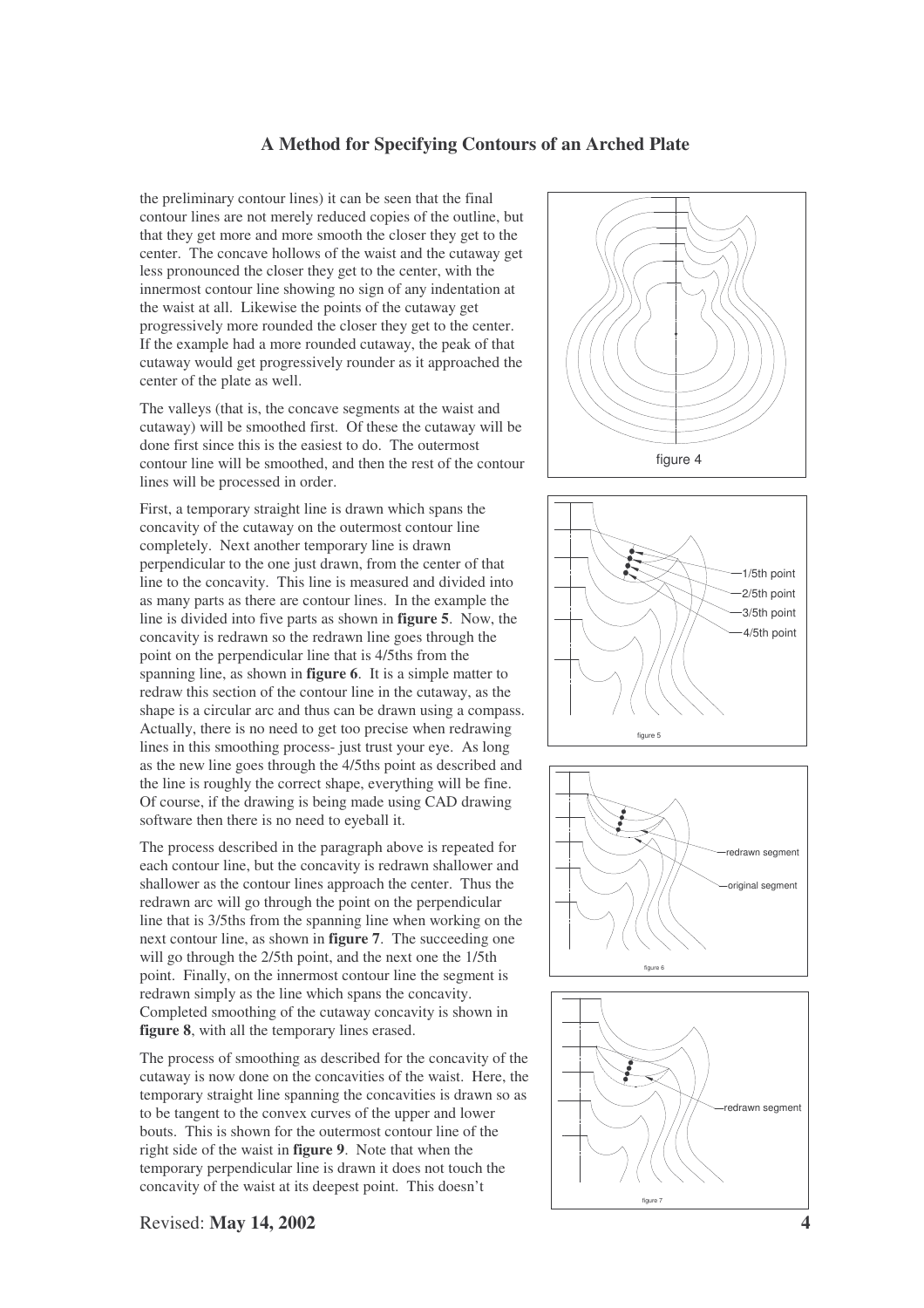matter- these perpendicular lines and their divisions are just references to aid in the redrawing and smoothing of the concavities. Again, use your eye to redraw these concave line segments, keeping the contour lines smooth as possible.

The smoothing/redrawing of the concavities of the waist is completed as described for the cutaway. The completed smoothing of all the concavities is shown in **figure 10**. In a lot of outlines the waist curves will be symmetrical about the center line, so it may be possible to simply trace the smoothed waist segments from one side of the drawing to the other.

The drawing is looking a lot more like that in **figure 13** now that the valleys of the contour lines have been smoothed. Now the peaks, that is, the sharp protuberances, will be smoothed as well. They aren't as sharp as they were since smoothing the valleys, but they still require more smoothing. In the example there are two peaks which must be dealt with, the ones on either side of where the valley of the cutaway used to be. These will appear on your own drawing if it has a cutaway, even if the point of the cutaway is rounded. If your drawing doesn't have a cutaway horn or other peaks then you are done with the smoothing step and can proceed to checking the drawing.

The process of smoothing the peaks is similar to that of smoothing the valleys. We want to make the peaks progressively more rounded over as they approach the center of the drawing, so they are no longer distinguishable as peaks on the innermost contour line.

The process of smoothing the valleys started from the outermost contour lines and worked inward toward the center. In smoothing the peaks just the opposite is done, starting with a peak on the innermost contour line and working outward. The peak that represents the point of the cutaway on the innermost contour line will be the first one processed. As stated above, after smoothing the peak should be so rounded over here that it is no longer distinguishable as a peak. To do that it will be replaced with a circular arc as shown in **figure 11**. The arc is made big enough so that it extends about halfway to the other peak that has to be rounded, which is just to the left. This arc is made with a compass so the radius can be determined after the arc is drawn.

The radius of the arc just drawn is measured and divided by the number of contour lines (5 in the example). This will yield a step value which will be used to decrease the size of the circular arc used to replace the peak on successive contour lines as the outside of the drawing is approached. In the example the radius of the arc just

drawn was 1.75". Divided by 5, that yields a step value of 0.35".

Repeat the smoothing of this peak for each of the remaining contour lines. As this is done the peak on each successive contour line is replaced with a circular arc that has a smaller radius than the previous one did. The step value is subtracted from the radius of the arc used on the previous contour line to determine the radius for the arc for the next contour line. In the example the peak on the innermost contour line was replaced by a circular arc with a radius of 1.75". The peak on the next contour line was replaced by a circular arc with a radius of 1.4", and the radii of the arcs which replaced the peaks on the rest of the contour lines are 1.05", 0.7", and 0.35" respectively. If CAD drawing software is used to create the drawing this rounding operation









Revised: **May 14, 2002 5**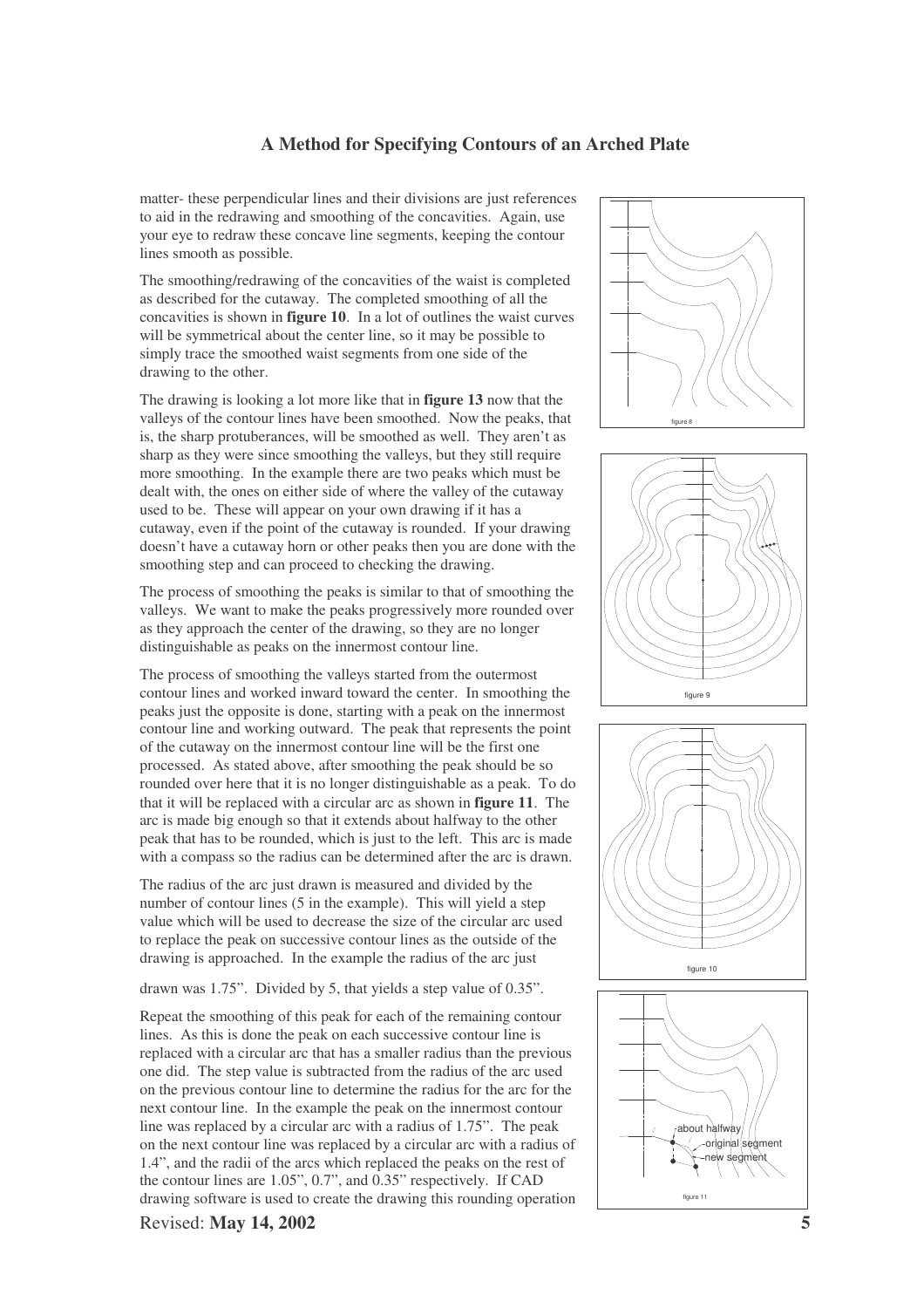can be performed using a fillet (corner rounding) function if your package provides it. **Figure 12** shows this peak completely smoothed on all contour lines.

The remaining peak on the inside of the cutaway is rounded over in a similar manner. This completes the smoothing process and the contour specification. The results of this operation are shown in the completed contour specification as seen in **figure 13**.

The specification drawing should be checked for anomalous hollows and flat spots once smoothing is complete. The simplest way to do this is to place a straight edge at the apex point such that it intersects the outline, and to visually check the distance between successive contour lines. If it is found that two or more adjacent distances are the same, that indicates there is a flat spot in the arching profile at the plane

indicated by the ruler. Likewise if it is found that two or more distances decrease instead of increase as the center is approached, then that indicates a hollow spot in the profile. If the distance between lines continuously increases as the center is approached then all is well. The completed contour specification should be checked in a number of places, paying particular attention to those areas where smoothing

operations were done. If anomalies are found the suspect areas should be re-smoothed as described and rechecked.

Some variations to the smoothing process should be discussed. One possible variation of the smoothing process is to change the rate at which successive contour lines are smoothed. In the example the contour lines gradually lost the features of the original outline the closer they were to the center. It is a simple matter to attenuate the rate of smoothing so the interior contour lines still retain features of the original outline (although I suspect that this is probably not useful in the creation of plates for arched instruments). Likewise it is possible to accelerate the rate of smoothing so that the amorphous shape appears in more than just the innermost contour line. This may be useful in the design of instruments the plates of which are essentially spherical, cylindrical, or elipsoidal. An example of the latter is the

figure 13

violin, where the shapes of the corners are not continued into the profile of the arch at all.

The process of generating the contour specification is complete. Now the generated contour specification can be directly used by transferring it to a plate blank and then using a router to route a series of steps or terraces, one for each contour line. Using the contour interval specified in the example a blank so routed will require very little additional carving in order to bring the surface of the plate to its final contours. Examples of the mechanical processes of routing such steps and faring them down appear in the literature and so are not repeated here.

#### **Post Publication Notes**

Size constraints on the published article caused the following information to be cut.

#### **Rough Carving the Outer Surface of the Plate**

There is a lot of literature describing methods of performing the actual carving of plates <sup>1,2,3,4</sup>. I won't spend too much time on the remaining steps for that reason.

The first carving step involves cutting flat terraces into the plate with each terrace extending from the preceding contour line to the next one. The terraces are cut using a router and straight bit. If a flat plate Revised: **May 14, 2002 6**



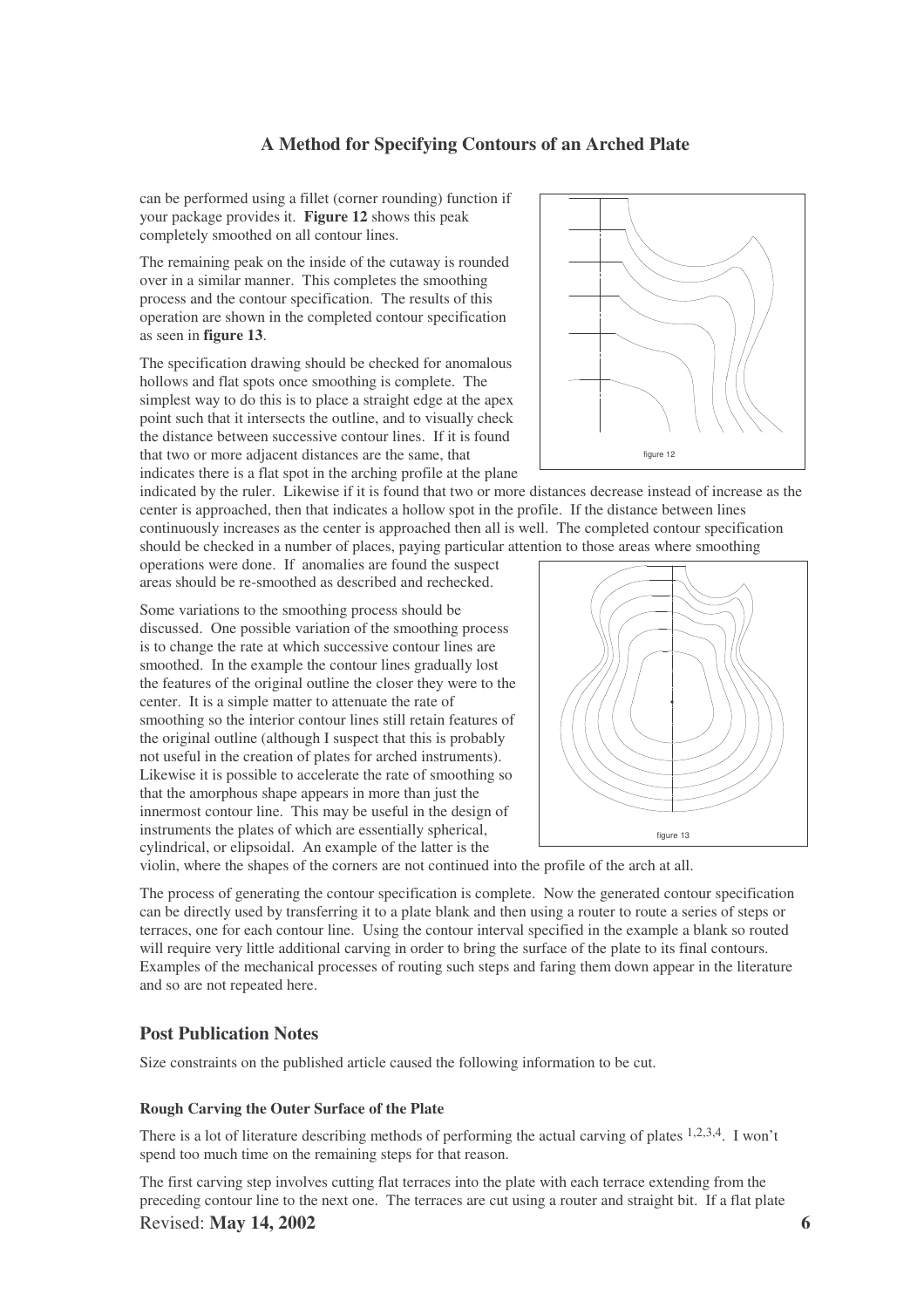blank is used as described, the router can rest right on the plate blank. It is easier to balance the router if it is equipped with an offset baseplate. As an alternative to balancing the router on the top surface of the blank, the plate can be placed inside a shallow box so that an extended baseplate affixed to the router sits on the top edges of the box. This technique is described by Smart<sup>4</sup>.

The terraces are cut starting from the outside of the plate and working inwards. The first terrace is cut beginning at the oversized outline and ends at the actual outline and is .25" high in the example, measured from the bottom of the plate. The rest of the terraces are cut in a similar manner.

#### **Smoothing the Outer Surface of the Plate**

Once the terraces are cut the contours of the plate become quite obvious. It is a relatively simple matter to fair down the sharp edges of the terraces to form the smooth contours of the finished plate. Works by Ribbecke and Smart (previously referenced) provide good explanations of the process of smoothing the surface of a terraced plate. To those instructions I'll add a few bits of advice for first time plate carvers: First, use tools that you are familiar with. Since the terraces are only .125" high there are many options available for the smoothing process. Gouges, planes, flat rasps and various rough sanding and power carving tools can all be put to this task. Using tools you are already familiar with will make it possible to perform the smoothing with a maximum of comfort and a minimum of mistakes.

The second bit of advice for first timers is to choose tools and techniques that allow you to go about the smoothing process in a slow and controlled manner. One of my personal favorite tools for the first pass at smoothing a plate is a coarse abrasive flap wheel mounted on a 4.5" angle grinder. The wheels wear out quickly and cost about \$8, but offer a lot of control even while aggressively hogging off wood.

Most folks seem to start by smoothing out the longitudinal arch first, and then working from there around the plate. I find it useful to do the smoothing in two operations, grinding down the terraces until only the faintest lines still appear where the inside corners of the terraces used to be, followed by hand sanding with coarse grit paper. When performing the initial sanding it is a good idea to stay out of the area immediately around the apex point. This flat section will be arched during the final sanding of the surface. The outer surface of the plate should be refined to its final form before proceeding to the next step.

#### **Carving the Inside Surface of the Plate**

In works referenced earlier Benedetto, Ribbecke and Smart all describe a method of drilling the inside surface of the plate with depth gauge holes and then scooping out the waste. This method seems to be well suited to the needs of first timers so I won't expand further upon it here.

#### **Further Modifications and Refinements to the Method**

The method as described will yield an arched plate with dimensions suitable for a typical arched top guitar. As mentioned earlier, the description makes a lot of assumptions and takes a certain number of short cuts for the sake of expediency of presentation. This method is quite versatile however, and can be used to design arched plates for a wide variety of instruments. Understanding the mechanics underlying the method is the key to using it for applications not detailed in the examples.

There are two fundamental operations to the design process- scaling the outline based on scale factors derived from a single horizontal profile to produce preliminary contour lines, and a simple and rather ad hoc smoothing of the preliminary contour lines to a more amorphous shape. Variations to these operations afford much control over the finished contours of the designed plate. What follows is a short discussion of some possible variations.

In the example I derived the scale factors from a single horizontal arching profile, made by drawing a simple spline curve from a point representing the height of the apex of the arch to a point representing the height of the edge of the plate. In the example these height values were 1" and 0.25" respectively, but any values could just as easily be substituted. Likewise any desired arching profile could be substituted for the smooth spline curve demonstrated. The curve was drawn over a surface ruled at 0.125", which was the contour interval used in the example. Any contour interval value could be substituted for this, although in